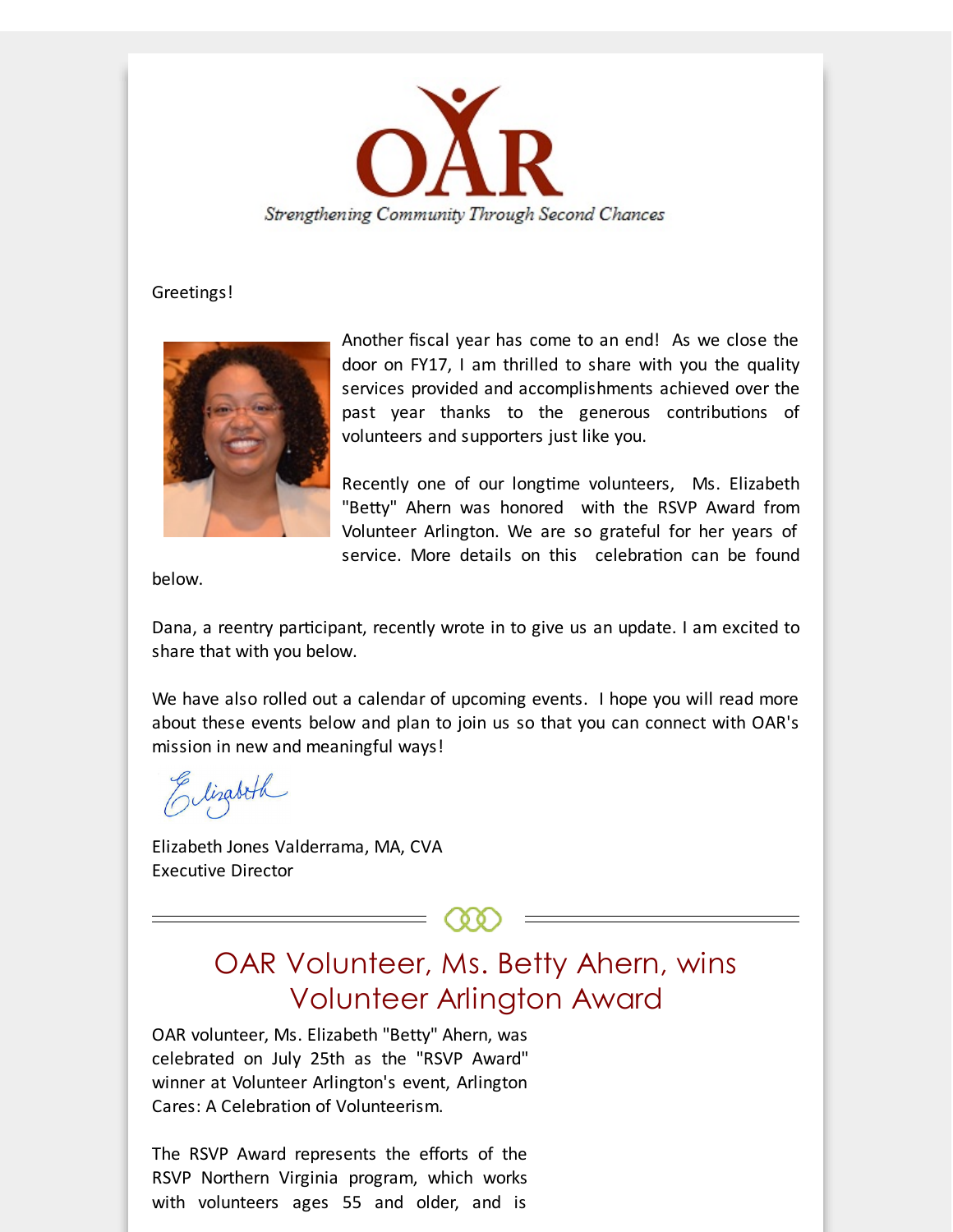awarded to someone who has used their skills and interests to make a valuable, lasting impact on our community.

Ms. Betty has volunteered at OAR for over 20 years! As a retired nurse, she lends her expertise by teaching the Health Awareness course in the Arlington County Detention Facility. We are so grateful for Ms. Betty's volunteer service, as well as all 200+ of OAR's volunteers!



*Ms. Betty with OAR Executive Director, Elizabeth Jones Valderrama, and fellow OAR volunteers Sharon Kotok and Tim Denning*

### FY17 Accomplishments and Services

We are excited to share with you some of our accomplishments and services from fiscal year 2017! Between July 1, 2016 and June 30, 3017, we provided the following assistance:

#### **Overall**

2,232 total individuals served

### **Community Service**

- 1,584 individuals were enrolled in the Community Service Program, including 226 youth under the age of 18
- 89% of Community Service participants successfully completed their hours
- 95% of Community Service participants surveyed felt that the service they contributed was beneficial to them personally and to their community
- 78% of Community Service participants surveyed felt they gained unique skills or experience through their service

#### **Reentry**

- 733 individuals received Reentry assistance (both pre- and post-release)
- 68 participants secured employment with OAR's help
- 893 units of clothing distributed (suits for job interviews, t-shirts, sweatpants, work boots, etc.)
- 143 units of food provided (meals and snacks)
- \$13,300 given for housing assistance (security deposits paid, rental assistance, etc.)
- \$931 given for participants to obtain IDs (copies of birth certificates, etc.)
- $\bullet$  \$6,613 given for medical assistance (prescriptions, co-pays, etc.)
- \$15,891 given for transportation for participants to get to job interviews, medical appointments, etc. (Metro fare cards, Uber and taxi rides, etc.)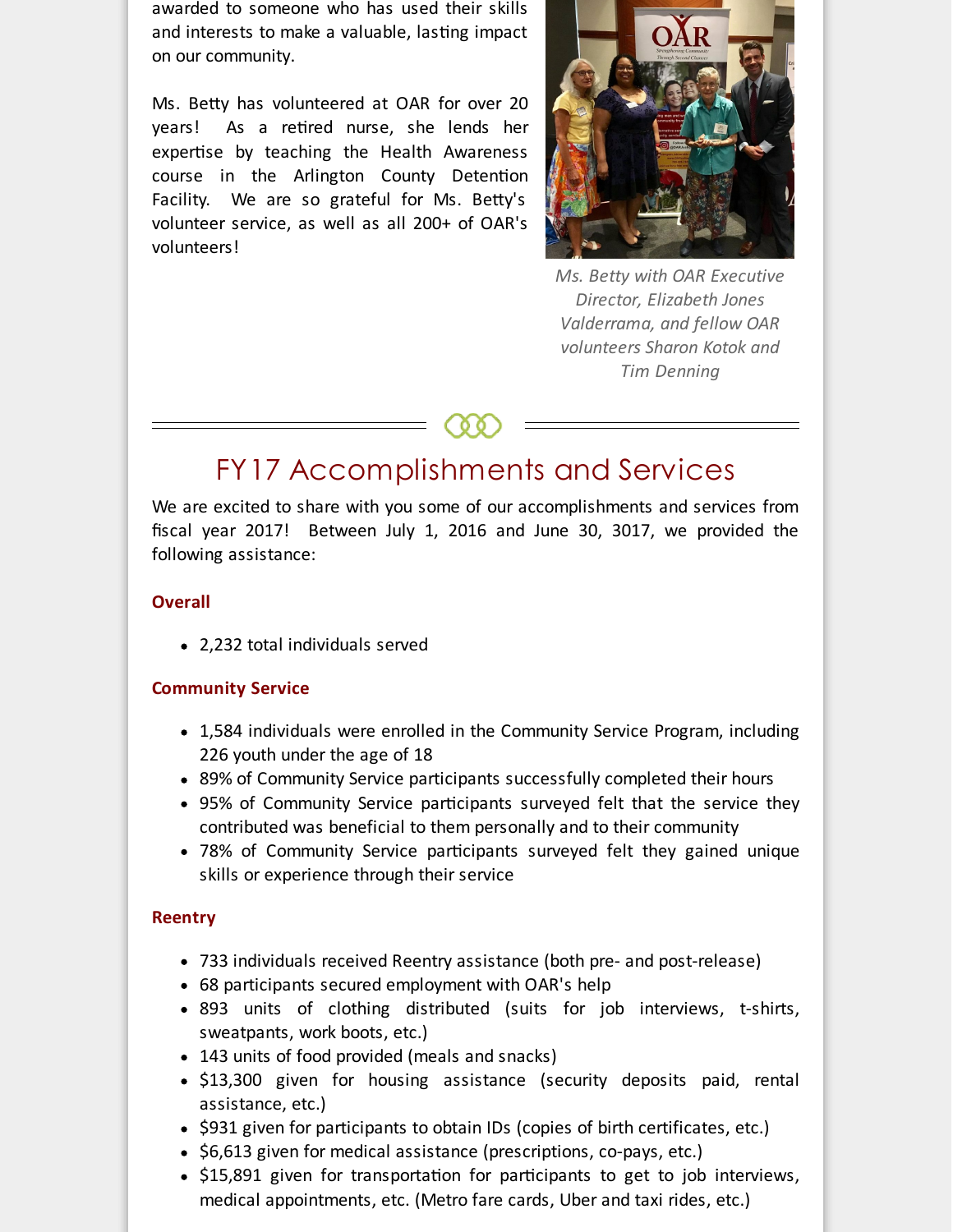$\bullet$  33 individuals have participated in the Intensive Reentry Program (IRP), which targets those at medium- to high-risk of recidivism, since it began in July 2015 and only three have had further involvement with the criminal justice system, which gives the program a 90% success rate thus far!

## Upcoming Events

#### **Sushi-Zen Fundraiser Wednesday, August 2, 2017**

In celebration of their 20th Anniversary, Sushi-Zen is partnering with 20 different nonprofit organizations throughout the next year. OAR has been selected as one of their charity partners, and on August 2, 2017, a portion of all the dinner sales at Sushi-Zen will be donated to OAR! Plan to join us on the evening of August 2nd to enjoy delicious sushi and support OAR! Visit our website for more information: [https://www.oaronline.org/sushi](http://r20.rs6.net/tn.jsp?f=001pwmyeUMPuJ_do-_YR_SFcTPKM_p-TVPtRvxYx0t9BKZw56JBTTgXABNgqHqylzTtlXsfzzrWnOsmQept2x-_p-gQUUfEx-iL86gmZqP89xlumP3zuRtkiEavgk1BsZXc_WlIf6H8-g2KIbjjj48kWcmIEJ39S7tSrjdxIqziunF5gxUgpwsZ8jfG0115HTO7DXe-0k_zeBwG3oA-smjk8Exe_39mzT0zqRk4SVaMvYIYNbAUfdt633J973Duf3b-vWPqDY-QIBd8CG5Cqs_XnHiIS7tdqvnCApMymaI1ia809NPuv3Sr095rT_MCxbvqGdjwNFfW-I3vjOCzPyH3Z6-UfHVseRzg&c=&ch=)zen-fundraiser/



### **Sing Out for Second Chances Sunday, October 15, 2017**

Join OAR for an evening of inspirational music presented by local faith community choirs and guest speakers from OAR to discuss the power and **the Read of Second Chances**<br>importance of second chances! The *Sing Out for Second Chances* importance of second chances! event will be held at Mt. Zion Baptist



Church (3500 S 19th St, Arlington, VA 22204). Visit our website for more information: [https://www.oaronline.org/sing-out-for-second-chances-2017/](http://r20.rs6.net/tn.jsp?f=001pwmyeUMPuJ_do-_YR_SFcTPKM_p-TVPtRvxYx0t9BKZw56JBTTgXABNgqHqylzTtS1dlAixHgilmStnp7tMHJeyKpFx2RDYfjc_DtDDeMOUxdfwa2YTqcjL4PIVysB8cgTzuG0xWUVTB3hWsnWTGFsYrVz21GXJ4X2w3k4d_TQ67XVnzZqWtfGo-jn0OYP0VFtFeolp4RVSXkSLfFSw5QlQXQOaIIVFnEZ9O3YLxEto05TAjfZn-ngB_mgCfPmw2m7bbKhLNFDp9Wm7Qqugr3H70S1KVUbBweWi1h9wyQMHrXJPfy_j1ia7uQ16tQOXBgvNu5Gnj7qzXKEKaoAYw65_n3vF-ykyDmO9J1MTyLIo=&c=&ch=)

#### **Toy Drive**

#### **The entire month of October 2017**

Each year in the month of October, OAR hosts a community-wide Toy Drive to collect new, donated toys and holiday gifts for children of incarcerated parents. We are seeking businesses, community centers, faith communities, and other locations to host donation boxes for us where toy collections can be held. For more information, please contact Anne Breville at [abreville@oaronline.org](mailto:abreville@oaronline.org) or 703-228-0587.



**Project Christmas Angel Wednesday, December 13, 2017**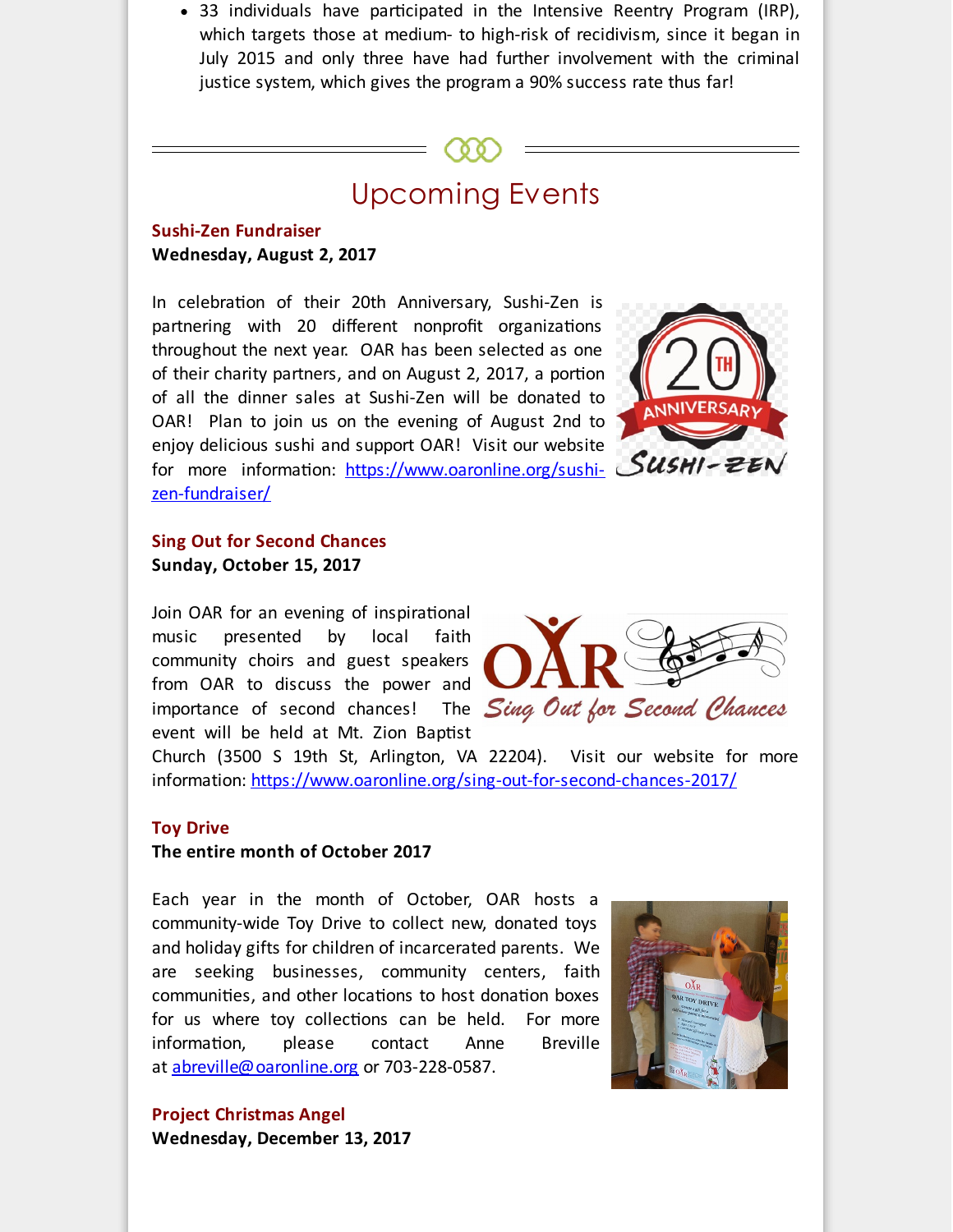Save the date for Project Christmas Angel! This is one of OAR's largest events of the year! OAR collects holiday gifts for children of incarcerated and recently released parents and distributes the gifts to the children. Plan to join us on Wednesday, December 13th for our Wrapping Party, where nearly 200 volunteers will gather to select gifts for the children, wrap them, and prepare them for delivery. RSVP required. The RSVP form will be posted on our website in November. For more information, please contact Anne Breville at [abreville@oaronline.org](mailto:abreville@oaronline.org) or 703-228-0587.



#### **Second Chance Fundraising Breakfast Tuesday, April 24, 2018**

Save the date for our 10th Annual Second Chance Fundraising Breakfast! Last year, we had nearly 600 guests in attendance to support OAR. The event will be held at the Crystal Gateway Marriott in Crystal City (1700 Jefferson Davis Hwy, Arlington, VA). For more information, please contact Heather Pritchett at [hpritchett@oaronline.org](mailto:hpritchett@oaronline.org) or 703-228-7435. More details coming soon.



### A Participant Story: Update on Dana

You may remember hearing Dana's story at the OAR Breakfast. (You can read the story he shared at a similar event **[HERE](http://r20.rs6.net/tn.jsp?f=001pwmyeUMPuJ_do-_YR_SFcTPKM_p-TVPtRvxYx0t9BKZw56JBTTgXABNgqHqylzTtSrQw4OuldPi_uOEH0bUbAu-KDLLjJ_0QYKfSvqDPfKkzD5hal4Zs3RRZaflAQwXOjYW63kRWwR4gCNrnIYJtIyIPR8MDPZhC7fJYoD8-ljkQQ3jzzifenqJiyShpItgetCXfSyGsjLDGM3OrM7S_3cQvEg7BbUuJZZpsh7rQ6aGdVdbwPul-wo5PMog_iiQq98DZ6xj6XHuPyjVCohPLuTgP3Y4U7EGc3iSUX4uU9A5fylGpMnVtq1XYUwbuG_fJdcAG7aqivkvq86ZhiZf5ZufeZHFbGd6xCnWQT2quf7Q=&c=&ch=).**)

We have great news! In early August, Dana will be **moving into his very own apartment**! He shared at the Breakfast that he had been released just two months prior and was renting a room in someone's home.



Thanks to OAR's help, he will now have an apartment of his own. He also worked closely with OAR staff to complete Supplemental Security Income (SSI) paperwork, and was recently notified that he will be receiving SSI funds! This is great news because Dana is a disabled veteran.

We are thrilled with the progress Dana has made since he was released in January. He's going to need our help as he settles into his own place, though. Dana has shared with us that he will need a bed, new linens and kitchenware. **We are collecting in-kind donations to assist him.** If you'd like to make a contribution, please contact Heather at **[hpritchett@oaronline.org](mailto:hpritchett@oaronline.org)**.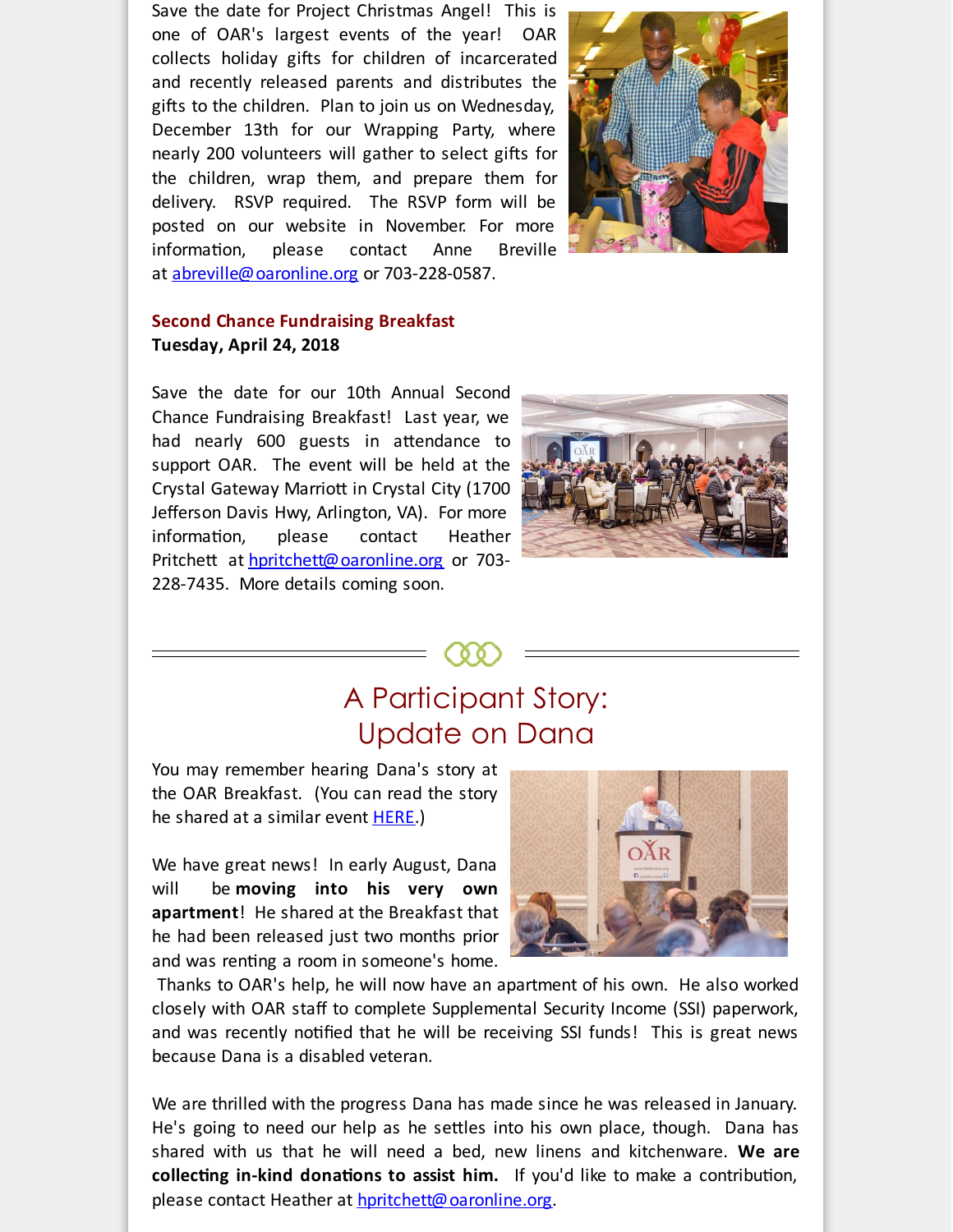# Learn More About OAR at a Free Tourl

Want to learn more about us? Join us for a **free one-hour tour** at the OAR office! Guests will hear about OAR's programs and services from the staff who are working in the programs, tour the OAR office, and hear participant success stories. We promise to start and end on time. Below is a list of upcoming dates/times. To sign up, please sign up [here](http://r20.rs6.net/tn.jsp?f=001pwmyeUMPuJ_do-_YR_SFcTPKM_p-TVPtRvxYx0t9BKZw56JBTTgXAKdRDJbWyccb5PwJdaZ6ydyHDIOuhuDSdHOC2MHAKCL3A4elZe6pIxTKxdr_7yPvdpTPzxiXvn_diBrFprpJRSIvOp8xtz4lVvuJAQlmZQfz3b_ETKoJZoX7YR6pQXdj0T4Su9amkga7UWIrHgBinpEFAgtkU4vY9_E1kW-fGGtdtN44U3Ls60xCEusSyIw3PONwK9He1kAO-osM_TeIxBFCA9GzBrJLsU_LDh7obfWLJYl19BRQ813vCJjWF3giQHatJuqCsDfW4xFL0PWUVW_6jh7ghSyS0mjPWDwnj4tphmj2uBA6PTY=&c=&ch=) or contact Heather Pritchett at [hpritchett@oaronline.org](mailto:hpritchett@oaronline.org).

Tuesday, August 1 at 8:00 am Wednesday, August 16 at 12:00 pm Thursday, September 7 at 6:30pm Tuesday, September 19 at 12:00pm Thursday, October 12 at 8:00am Wednesday, October 25 at 12:00pm Wednesday, November 8 at 6:30pm Tuesday, November 14 at 12:00pm Wednesday, December 6 at 8:00am Monday, December 18 at 12:00pm



# Support OAR

- 1. Make a monetary donation to OAR by clicking [http://oaronline.org/donate-now/](http://r20.rs6.net/tn.jsp?f=001pwmyeUMPuJ_do-_YR_SFcTPKM_p-TVPtRvxYx0t9BKZw56JBTTgXAJXnaQwsNxHNtb8fqGFNp5SuwjQmycn856I0zZ6nDl5qHi_SyEed_e0K3fxEyaPS9Qf4DJDoKNu9eAY6FLVd1mh1Et3hptCapH-5oh7pg86uiKSSWXJC94-KkUw91BzIHNoUInGthCS4NeJqza3Zh2BNM5balZzQ-LNnDhswSBRTHAJTtai62FhGmF6VIklaerPmWeBPBJne8jpF-R7LtgXBycAxKaf9T428wUnPThiCXbnGygCBE4rHsVyrbBhqw5kBxwIu_OOVksmrhXT3SuQ=&c=&ch=)
- Donate Now
- 2. Donate through United Way designation #8078
- 3. Donate CFC designation #26226
- 4. Donate Target Gift Cards in increments of \$10 each for clients
- 5. Shop on our Amazon Wish List: OAR's [Amazon](http://r20.rs6.net/tn.jsp?f=001pwmyeUMPuJ_do-_YR_SFcTPKM_p-TVPtRvxYx0t9BKZw56JBTTgXAJXnaQwsNxHNDqQcJy4RabDJqpHn2Y4VVbFMejI1ud_PTP2xXr8-M8tXGnUVLYIpwfuDp3N7wLKHOum2xS0PH8vUbFCjMUlv50u7XpZQLuihIw3vbiKL3BRZlf6pw0Vx9Q0k3RR_TEzGkeNEvsthfViRjx-2sbFju6CyAs1czyOh5nt-Xt55XKaCIqVKGRLsTi7uFjCm_JD_dHzguL1OLcbuFYKa-_cNbNTy2S-xNAmZrg5p1xMZoFovfQWlyjKy8dCK9LgJhALePLa5nFpAZ87N4DsNLUmB69wweerr9izPb9t1JrUm4P3djCbR6tGkzZ89F5js6y2SbsfGFxg-xupFO5ruyEoLDAd2Xpa_B8H7MqYU8W5B8vfimAGIHeqU1Q==&c=&ch=) Wish List (http://www.amazon.com/gp/registry/wishlist? ref =cm\_wl\_search\_rvp\_wl&cid=A29JY6MLB94BCD&pldnSite=1) Don't forget to let Heather [hpritchett@oaronline.org](mailto:hpritchett@oaronline.org) know who you are so we can send you a thank you note.
- 6. Attend a one-hour OAR Tour or an OAR Event and bring your friends: [http://oaronline.org/oar-tours-upcoming-events/](http://r20.rs6.net/tn.jsp?f=001pwmyeUMPuJ_do-_YR_SFcTPKM_p-TVPtRvxYx0t9BKZw56JBTTgXAM0NfanTkrlagdzT1ArGfBU5QrC2cfm4WpyrWwAmqud344vKdOjsNZ6mfFArDQDpV3Tz3mVS0oIkHorZi1oBrbaleP7GFd-2zonZ4nH1YGsExhOfyts_m2-tsMjntehV9h03N5OyjDdx3hUX8p0RU1YbZTbRPx6KiJ4GVSJko19wogdBM3rS97WHWd3weEXNyyYFdVhjeh1U_Gz_we8w2S69Nr5MyEOIcaZG0MY2rSK6uWMwgQ7CjJuSD8GiHoO9yhQJwieBnyvECD2RgCGwfmiBtLzM2sIoGby_sPba5b02&c=&ch=)



*OAR: Strengthening Community Through Second Chances* 1400 North Uhle Street, Suite 704 Arlington, VA 22201 703-228-7030